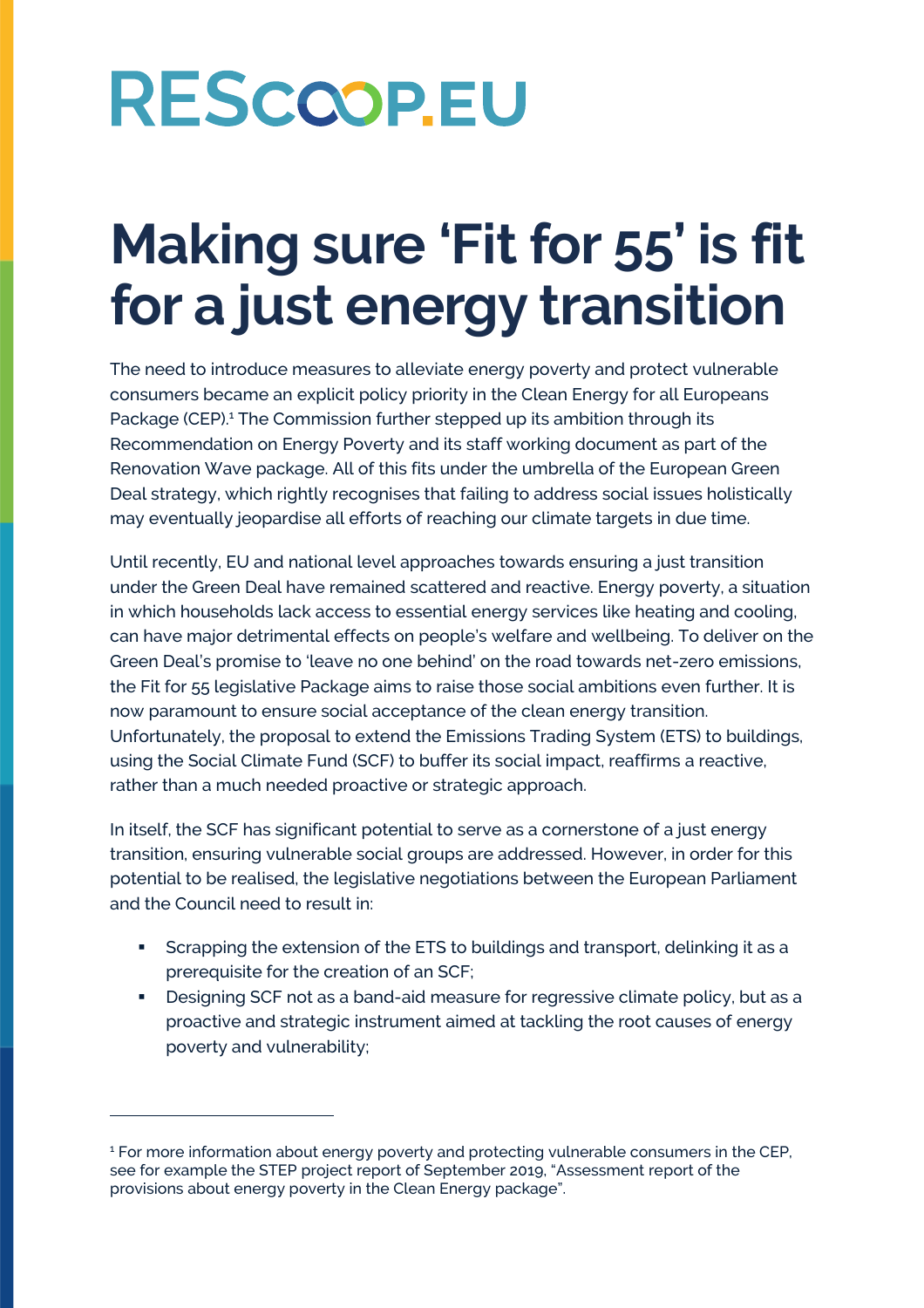- **•** The development of effective mechanisms that can ensure public participation, transparency, and ongoing dialogue with local authorities and other stakeholders that are strategic in ensuring a just energy transition; and
- Acknowledgment and support for the role renewable and citizen energy communities can play in reaching out to, and empowering, members of socially vulnerable groups.

## **1. The SCF as a response to the ETS: A halfhearted attempt at addressing energy poverty**

By proposing to extend the ETS to transport and buildings, the Commission aims to create an economic incentive to reduce fossil fuel consumption and thus greenhouse gas emissions. However, the Commission is also well aware of the social and distributional impacts of this ETS extension, and the adverse effects it may have on the most vulnerable within Europe. Recital 10 of the proposed Social Climate Fund Regulation (SCF Regulation) recognises that vulnerable households, vulnerable microenterprises and vulnerable transport users spend a larger part of their incomes on energy and transport and may not always have access to affordable alternatives. Therefore, they may be disproportionally affected by the increase in the price of fossil fuels.

To address the distributional effects of extending the ETS, the Commission proposed the creation of the SCF. This Fund should support Member States to take measures, such as provision of direct income support, and investment in energy efficiency, building renovations, decarbonisation of heating and cooling, financing zero- and lowemission mobility and so on. The alleviation of energy poverty is also one of the key goals of the Energy Efficiency Directive (EED) proposal, which presents the SCF as an important tool to simultaneously address social and climate challenges, turning them into opportunities.

#### **Delinking the SCF from and ETS - Scrapping the ETS**

There are a number of reasons to be concerned whether the SCF will be capable of serving as a structural measure to tackle energy poverty, as envisioned by the Commission in the EED. When looking at different elements of the Commission's proposals, it is clear that there is misalignment between different objectives:

▪ Sufficiency - the foreseen revenues feeding into the SCF will not be sufficient to address the distributional impact of the green transition, much less the impact of an ETS extension;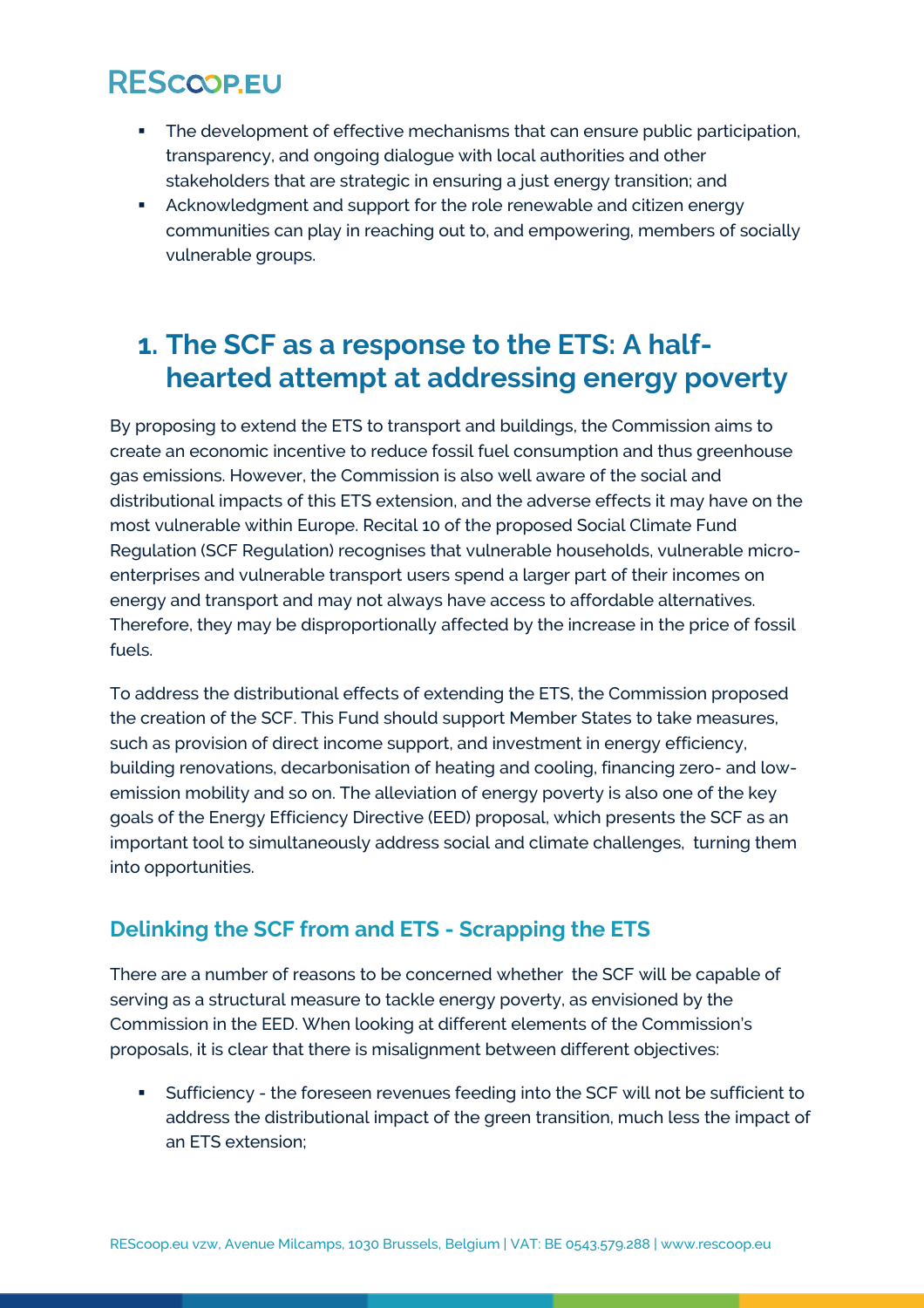- Timing starting only one year prior to the ETS, it leaves little room to fully prepare vulnerable households for its effects; and
- **EXECT** Strategic fit it is unclear how the SCF fits into an overall strategy to address the distributional impact of the climate and energy transition

The Fund should not be designed as a reactive measure for regressive climate policy, but as a proactive measure to address structural drivers of energy poverty and vulnerability. Holding the SCF hostage to a process of fundraising through the ETS is likely to jeopardise any attempt at regaining acceptability through redistributional measures. Therefore, its creation should be decoupled from the extension of the ETS to buildings and transport.

This also means that other sources of funding for the SCF would need to be explored. Some potential options to fill the gap between now and the next Multiannual Financial Framework (MFF) could include cohesion funds, a second round of recovery and resilience funding, or a mix of the two. These other funding streams are not only necessary to make delinking possible, but also to strengthen the SCF's sustainability over time so that it can play a meaningful role throughout the energy transition. For example, a Housing Europe report states that renovations for the social housing sector alone across Europe would need [at least €13 billion annually until 2050.](https://www.housingeurope.eu/resource-1471/housing-europe-s-ambition-to-renovate-4-million-affordable-homes-by-2030)<sup>2</sup>

## **2. Designing the SCF so that it gets to the right people**

As a stand-alone tool, the idea of an SCF may be considered long overdue. If properly designed, with strong provisions on citizen empowerment and inclusive governance, the SCF could play an important role in filling some of the current investment gaps in renovation, energy efficiency and (collective) renewables schemes, particularly for the most vulnerable.

#### **The SCF as a tool to empower citizens**

The SCF should aim to empower citizens to participate in the energy transition. Such an objective should be reflected in Article 1 of the SCF Regulation. This objective should be supported by concrete provisions that support active participation in the development and implementation of national actions supported by the Fund. Below are some proposals on how to help achieve this objective.

<sup>&</sup>lt;sup>2</sup> Housing Europe Report of November 2020, "Public, Cooperative & Social Housing Providers' ambition by 2030"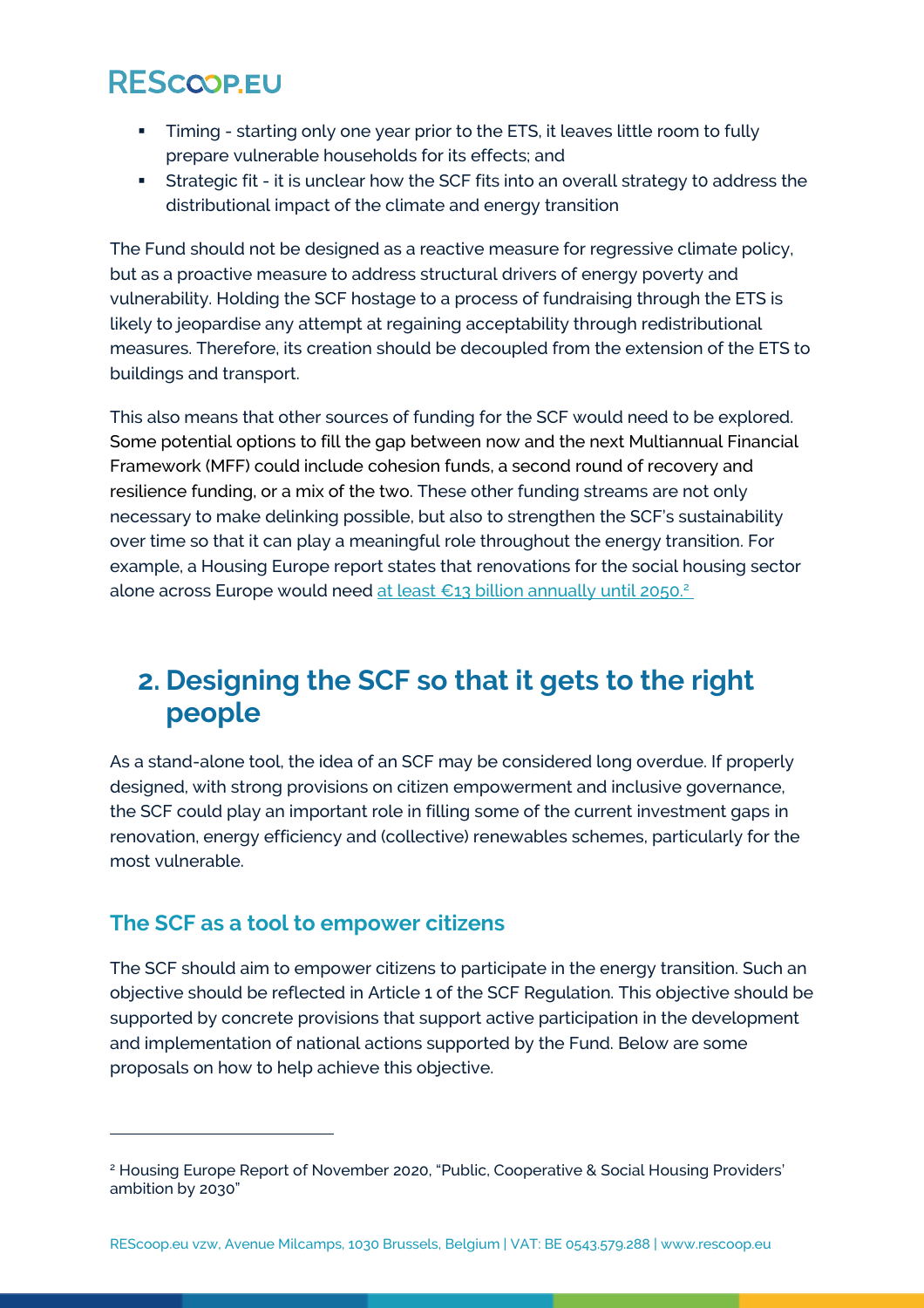#### **Designing and implementing the SCF with the right people**

The Commission proposal indicates that in order to receive funds from the SCF, Member States have to develop Social Climate Plans (SCPs). These plans need to contain measures and investments to buffer the social impact of the ETS for people in vulnerable situations. We welcome the fact that Article 4 (1) (j) of the SCF Regulation refers to Article 10 of Regulation (EU) 2018/1999 in addressing the content of the SCPs. This means it recognises the importance of public consultations for preparation of the plans. However, stronger language is needed to ensure inclusive participation of local actors and intermediaries throughout both the design and implementation of those Plans. This is key to both setting and effectively meeting objectives in line with the needs of those living in vulnerable situations.

A first step in providing clarity in this process would be to require Member States to develop their SCPs using a template. A template establishes a certain level of uniformity amongst different national plans, increasing transparency, lowering the administrative burden for national policy makers, and allowing for easier comparison. Importantly, it also enhances certainty for stakeholders about opportunities to get involved in the decision making and where to provide input.

Secondly, participation and engagement of lower policy levels in the development and implementation of SCPs should be ensured. To this end, Article 10 of the Regulation (EU) 2018/1999, which mentions "effective opportunities to participate", should be further specified so that Member States have better clarity about who they should engage, and how. An effective social dialogue can only be achieved when participation is transparent, simplified and tailored to the circumstances of those most affected by the distributional impacts of the green transition, taking into account common challenges such as time constraints, lack of digital skills, lack of access to digital tools, language barriers, mobility poverty and so on. The SCPs should provide some detail about how Member States aim to tackle such issues. These challenges not only apply for people living in vulnerable situations, but also to organisations working on this issue, which are often small and lack capacity to engage in lengthy decision-making processes. Furthermore, such dialogue necessitates an active role of local authorities and other local actors working on the ground.

Lastly, clear and easy to access information, targeted technical support and outreach programmes are needed to reinforce actors and actions on the ground to engage with the decision-making process. Empowering citizens to take ownership of processes centred around social justice is key to ensure social acceptability and successful implementation of resulting policies and regulations.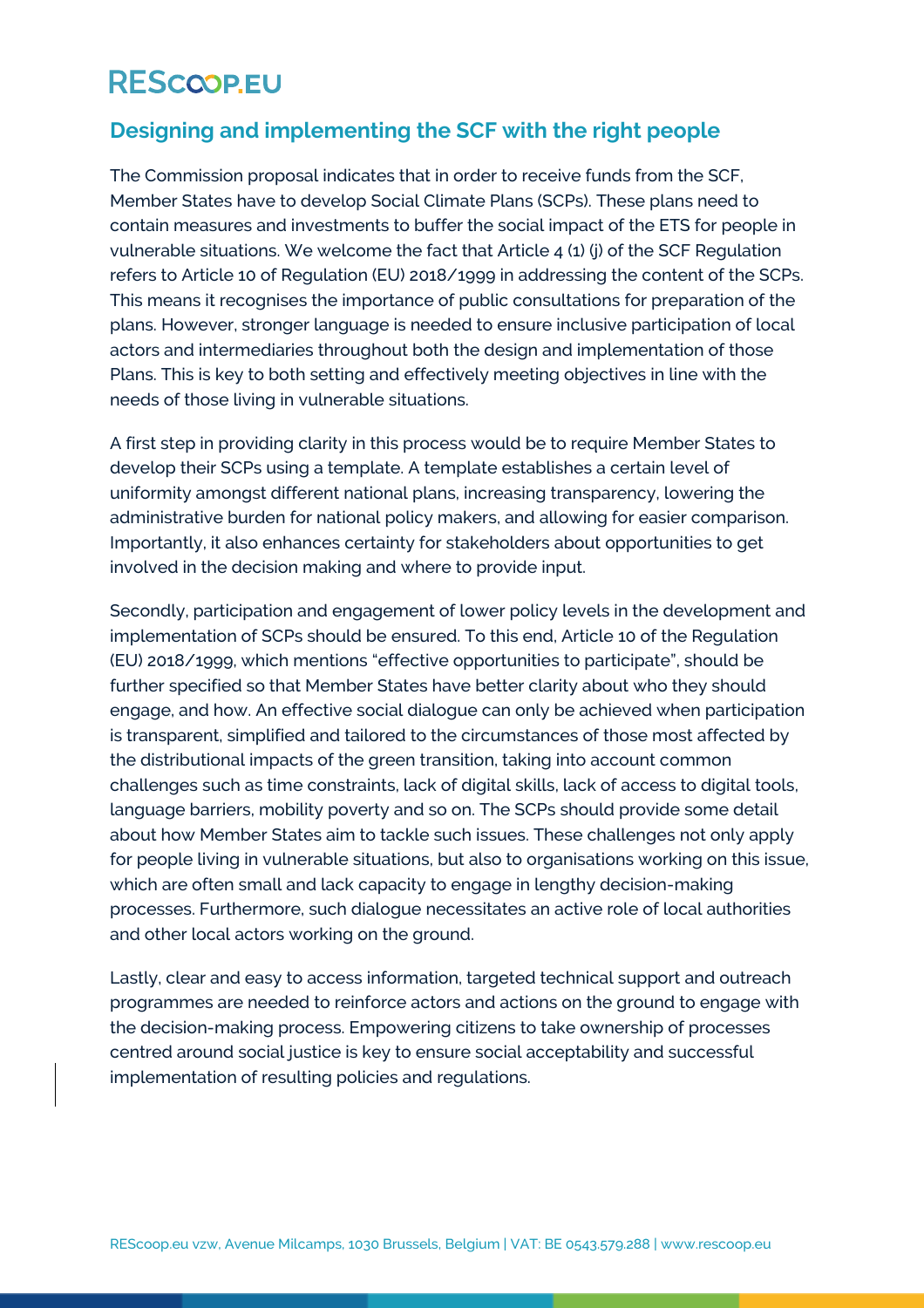#### **Acknowledging the role of energy communities**

Community energy initiatives can play a meaningful role in addressing social justice issues and empowering low-income and vulnerable households. Currently, there are a number of initiatives led by energy communities that focus on solidarity and addressing energy poverty.<sup>3</sup> However, in order to reach this potential, community energy initiatives need policy support. The SCF represents an opportunity to leverage energy communities to address socially disadvantaged groups. Unfortunately, the Commission's SCF proposal does not mention community energy initiatives.

Article 6 of the SCF Regulation outlines which measures and investments are eligible for inclusion in the SCPs. Paragraph 2 should be amended to specifically include support for community energy initiatives tackling energy poverty. As highlighted in the Article 22 of Directive 2018/2001 (the Renewable Energy Directive), Member States are already required to put in place enabling frameworks to promote the development of Renewable Energy Communities (RECs), which include making sure participation is accessible to low-income and vulnerable households. By including support for renewable energy communities to help low-income and vulnerable households, the SCF can help support delivery of renewable energy objectives as well as inclusiveness of social groups that are unlikely to be able to participate in the energy transition.

Recognition of energy communities in Article 6 should be reinforced in Article 8, which provides Member States with guidance on how to effectively reach vulnerable households with the measures and investments funded by the SCF. Energy communities can function as effective intermediaries, as they, and in particular cooperatives, have a clear concern for community and show great potential as a mechanism for participative and collective decision-making, problem-solving and action. As such, they not only strengthen social cohesion, but also stimulate local employment and boost the local economy. They often work closely together with local authorities and other small and medium enterprises (SME's), and also set up initiatives together to reach out to low-income and vulnerable households. The projects involved in the [Horizon 2020 project CEES \(Community Energy for Energy Solidarity\)](https://www.energysolidarity.eu/partners/) showcase inspiring best practices of how such citizen-led initiatives enact social justice.

## **3. The need for an overarching strategy for addressing the distributional impacts of the energy and climate transition**

<sup>&</sup>lt;sup>3</sup> See for example the REScoop Plus project<http://www.rescoop-ee.eu/energy-solidarity> or the CEES project<https://www.energysolidarity.eu/>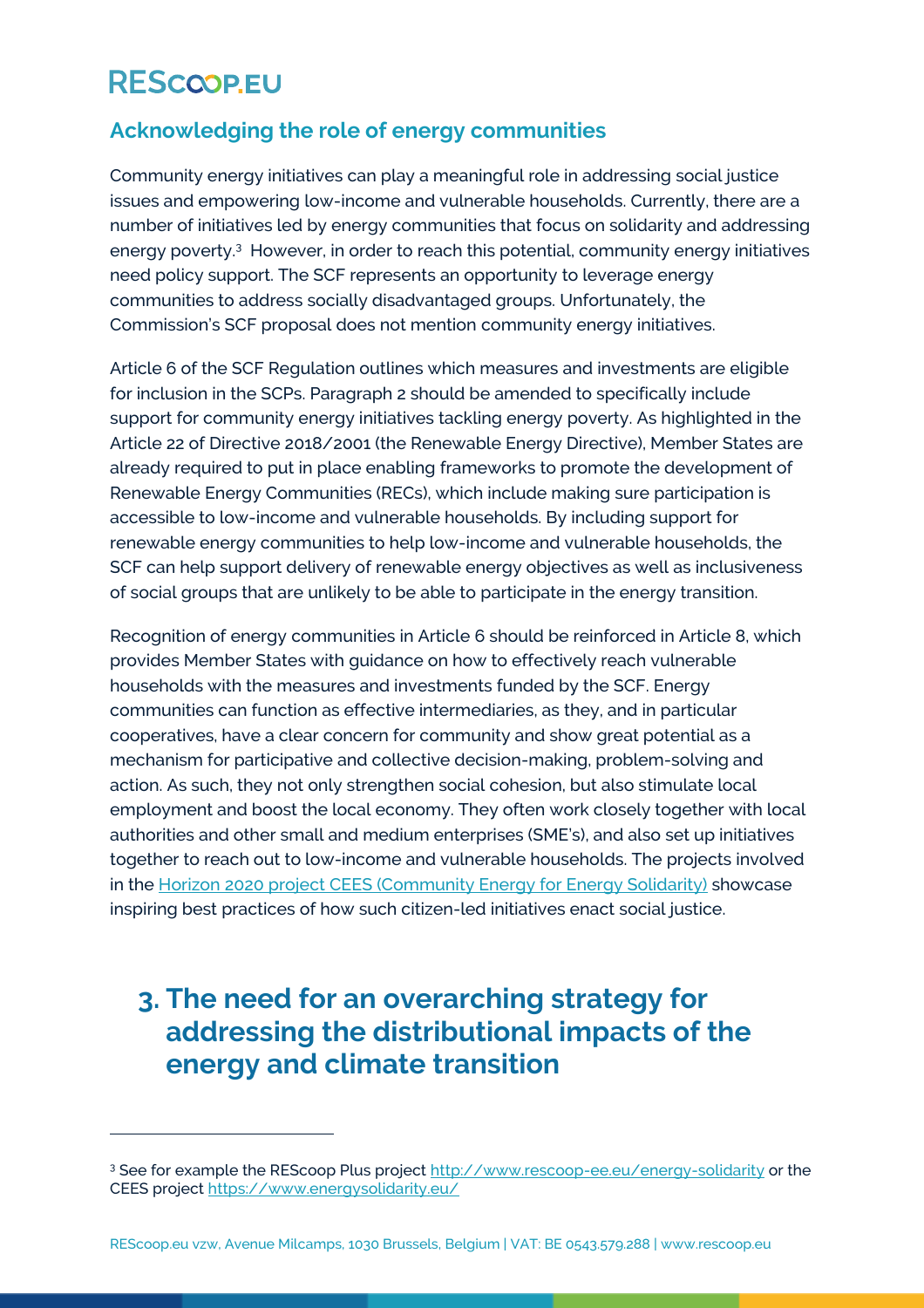While the EED integrates the SCF as a structural response to energy poverty, its creation is merely proposed as a band-aid measure response to an ETS extension. This misalignment is indicative of the EU's and Member States' lack of a holistic strategy for tackling energy poverty. There is a need for a concrete way forward to ensure coherence and social safeguards in the entire policy landscape at both EU and Member State level.

#### **Fitting into a wider ecosystem**

To date, EU and Member State efforts to address distributional impacts of the energy and climate transition have remained scattered. This has led to a lack of clarity around the strategic role and value of the SCF. How do all existing and proposed measures to 'ensure a just transition' connect to each other? The Commission's initiative for a Council Recommendation on ensuring a fair transition towards climate neutrality is a step in the right direction to envision and create meaningful connections. It recognises the need for comprehensive policy efforts and is designed to complement the Green Deal's efforts to take everyone on board, by providing policy guidance to Member States on how to address employment and social aspects of the transition. But it is questionable whether recommendations or encouragements are enough to address the urgency of the need for coherence and social safeguards.

To sum up, it is clear that the SCF and the Council Recommendation as currently proposed will not be sufficient to ensure a coherent approach to ensure an inclusive and participatory approach at all levels. There is a pressing need for more ambitious efforts to connect social and climate policies, and to create a more holistic strategy for addressing these issues.

#### **A right to clean and affordable energy**

A more explicit framing of the right to clean and affordable energy for all as a human right and as precondition to a life of dignity may be a step in the right direction. This builds on Principle 20 of the European Pillar of Social Rights, which states that everyone has a right to essential services of good quality, including energy. The Porto Declaration pledged to deepen this pillar at EU and national level.

To act on this pledge, social justice and citizen empowerment should be at the core of every proposal and Directive that is currently on the table. Strengthening these provisions with rights-based concepts calls upon more active policy action, a State's